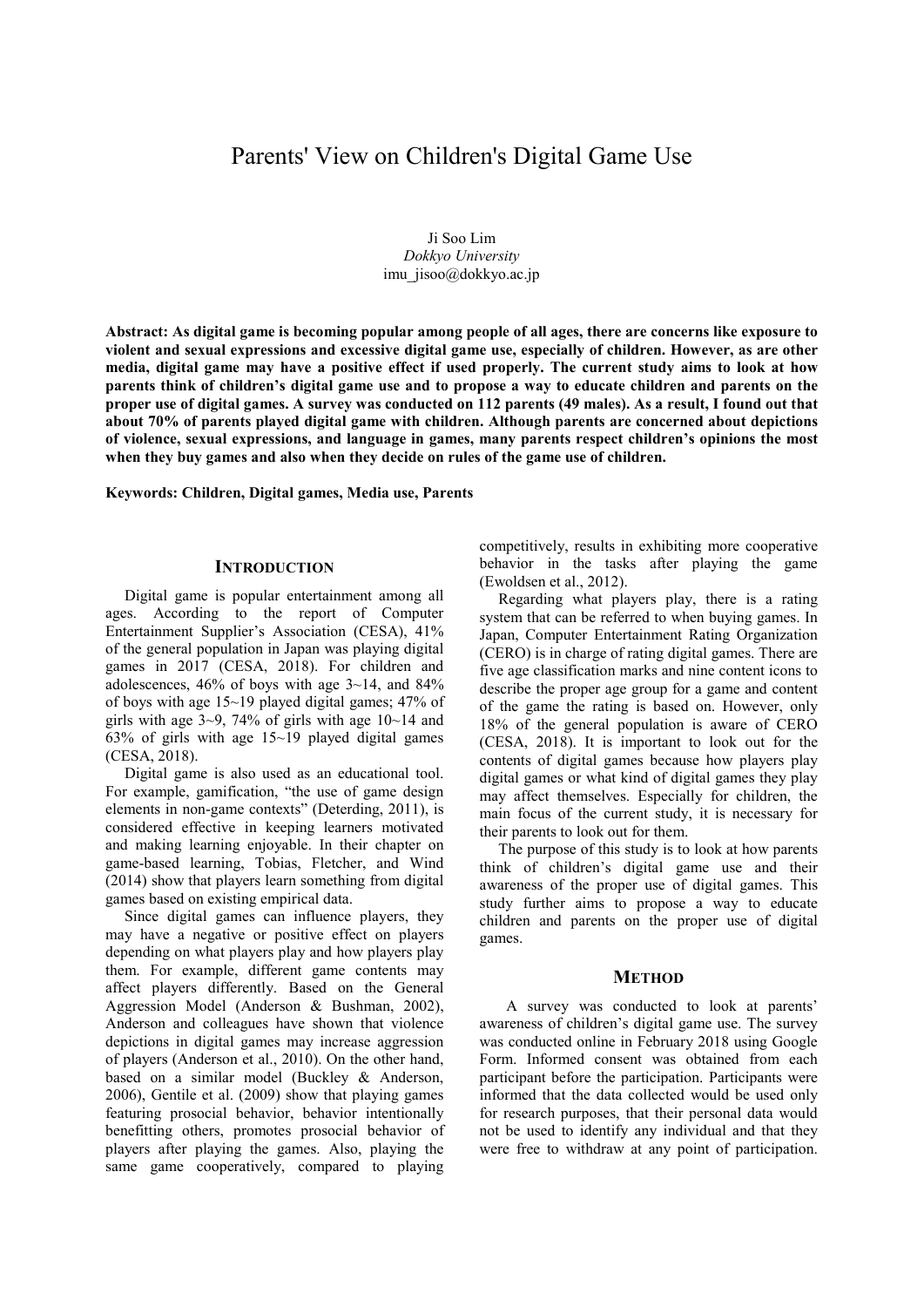The survey was conducted in Japanese, and it took about 5 minutes to complete.

In the survey, digital games are defined as games played on personal computers, home consoles like Sony PlayStation4, handheld game consoles like Nintendo 3DS, or smartphones, or arcade games. They are otherwise called video games or television games (*terebigemu* in Japanese).

Participants were asked about digital game use of their children and their own, how they think of their children's game use, their awareness of CERO ratings, and how they deal with their children's game use.

#### **Participants**

Participants were all parents of elementary school children, and they were recruited through a crowdsourcing platform called Lancers (http://www.lancers.jp). Only the members whose identities were verified by Lancers could participate in the survey. Each participant was paid 40 Japanese yen (approx. 0.40 American dollars) for incentives. There were 112 participants (Male = 49, Female =  $63$ ), with a mean age of 38.50 (SD=5.61), ranging from 23 to 58.

### **RESULTS**

Out of 112 participants, 103 (92%) responded that they possess at least one game console in their homes. 101 (90%) responded that their children played digital games and 76 (68%) responded that the participants themselves played digital games. 69 (62%) responded that they played digital games with their children, and 15 (13%) responded that they did not play with their children, but other adult members of their families played with their children. How much participants and children play digital games per day is described in Figure 1. The responses of parents whose children play digital games (*N*=101) were used for the analysis. Among the 101 participants whose children play digital games, 73 participants responded that they also played digital games.



Figure 1. Daily game play time of children and parents.

When asked how much they were interested in digital games their children were playing, the most parents responded that they were somewhat interested (Figure 2). However, the response did not vary between the parents who played digital games and those who did not, and the parents who played digital games with their children and those who did not (*p*=.69 and *p*=.58).

The participants who responded "I sometimes get interested" and "I am always interested" were asked which aspects of digital games they were interested in. The most participants were interested in depictions of violence in digital games followed by sexual expressions (Figure 3).

When participants buy digital games for their children to play, children's opinion affects their decision the most (Figure 4).



Figure 2. Parents' interest in games children play.

About participants' awareness of CERO ratings and content icons, half of the participants did not know what CERO ratings were and more than threethird of them did not know what content icons were (Figure 5). Participants who played digital games (37 out of 73; 51%) were more aware of CERO ratings than participants who did not play digital games (5 out of 28; 18%) but not content icons  $(p=0.01$  and .35 respectively, Fisher's Exact test).

When asked how much they were worried about their children's game use, less than half of participants (41%) responded that they worried about their children's game use (Figure 6). How much they were worried about their children's game use did not differ between those who played digital games themselves and those who did not nor different ages of participants. For those who said that they were worried about their children's game use, the most participants seemed to worry about how much time children play (Table 1). Some of the responses were: "game play time gets long despite my warning", "I am worried that game play time is much longer than study time", and "I try to restrict children's play time, but sometimes they cannot keep the rule". Some participants were worried that children get too engrossed in the game and neglect other things like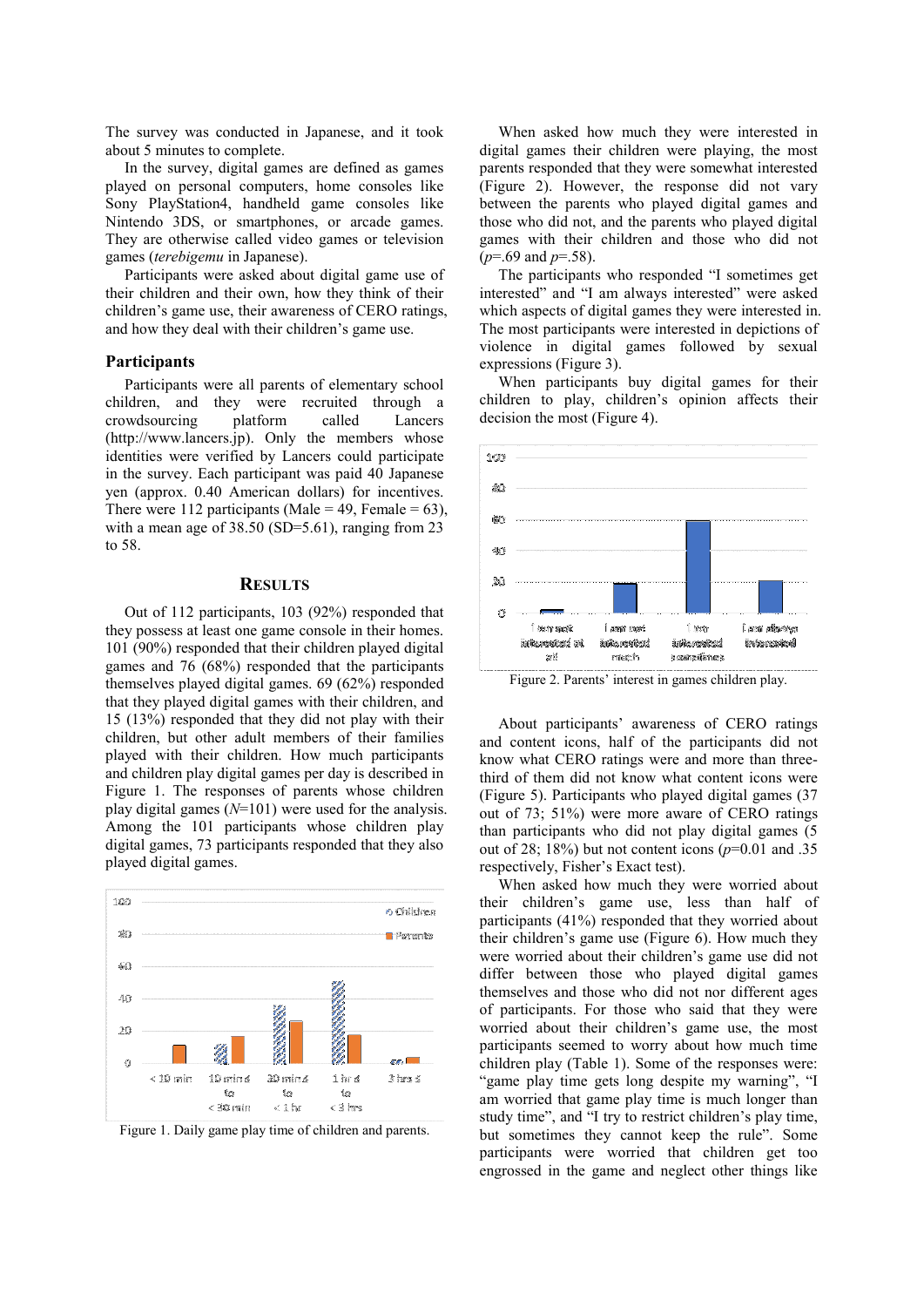studying and plays in the real world. Other participants were worried about children's eyesight going bad. There were participants who worried about their children becoming too dependent on games. There were also comments on their understanding of digital game as a media of communication with friends, and thus the difficulty of not being able to forbid children to play games completely but being worried at the same time.



Figure 3. Aspects of games parents are interested in.



Figure 4. Factors influencing parents' decision when buying games.

10C



 $\bar{2}0$  $\Omega$ đú  $351$ ň .<br>Isan awak I awar rootk I are recorded l an shoryo chance been war it's subsection ະລະດະທິກາດະ systemiesi



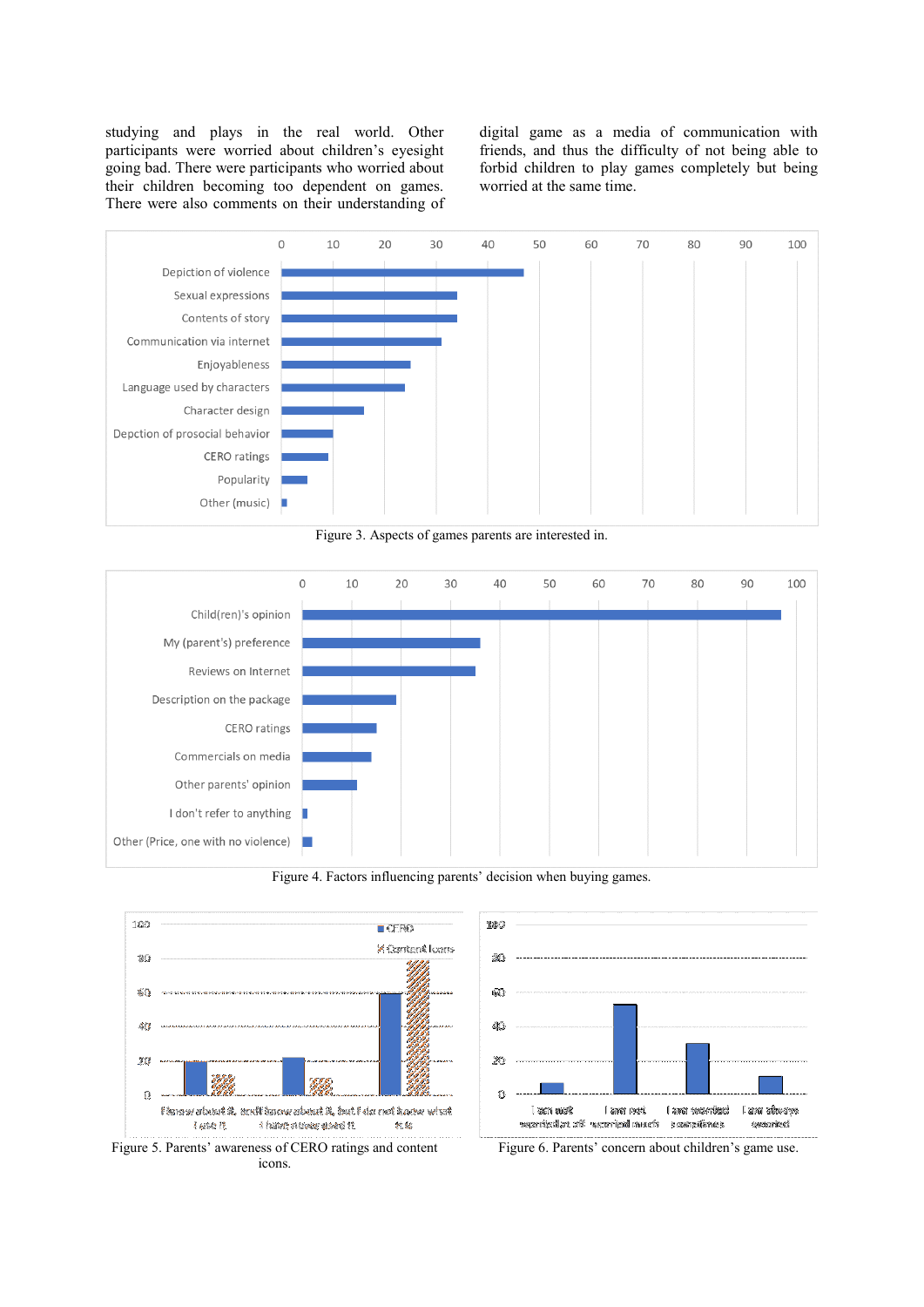| Word               | Frequency               |
|--------------------|-------------------------|
| game               | 20                      |
| time               | 11                      |
| to play            | 6                       |
| study              | 5                       |
| care               | $\overline{4}$          |
| long time          | $\overline{4}$          |
| engrossment        | $\overline{4}$          |
| eyesight           | 3                       |
| neglect            | $\overline{c}$          |
| rule               | $\overline{c}$          |
| bad                | $\overline{c}$          |
| bad influence      | $\overline{c}$          |
| dependence         | $\overline{c}$          |
| mediate            | $\overline{c}$          |
| reality            | $\overline{2}$          |
| now                | $\overline{c}$          |
| can keep (promise) | $\overline{c}$          |
| finish             | $\overline{2}$          |
| homework           | $\overline{c}$          |
| concern            | $\overline{c}$          |
| restriction        | $\overline{2}$          |
| growth             | $\overline{c}$          |
| other              | $\overline{c}$          |
| boy                | $\overline{c}$          |
| long               | $\overline{c}$          |
| worry              | $\overline{c}$          |
| to be into         | $\overline{\mathbf{c}}$ |
| eye                | $\overline{c}$          |
| friend             | $\overline{\mathbf{c}}$ |
| play               | $\overline{c}$          |
| good               | $\overline{c}$          |

Table 1. Word frequency of parents' responses on their concern about children's game use  $(>1)$ .

For coming up with how to deal with children's game use, articles on Internet the most (48%) were the most referred source of information, followed by opinions of their children (44%) and other parents (44%). Nineteen-percent of participants responded that they did not refer to anything (Figure 7).



Figure 7. Source of information for dealing with game use.

#### **DISCUSSION**

In the current study, it became clear that while parents paid attentions to the content of digital games their children played, the majority of parents was not worried about children's game use. The reason for this may be that parents are already taking proper actions to take control of children's game use. They may have consensus with their children on their game use. For example, it is shown that children's opinions were respected when buying games or dealing with their game use.

In addition, many parents now are the generations who may have played games themselves when they were young or at least familiar with digital games. The mean age of the participants was 38.5 which is the middle of what is called "Famicom generation" in Japan. However, the age was not related to how much parents were worried about their children's game use.

For the awareness of CERO ratings, although only half of the parents were aware of CERO ratings, it is high compared to that of the general population. According to the survey conducted by CESA, only 18% of the general population was aware of CERO ratings. It may seem that parents are committed to what their children are playing. However, parents who did not play digital games themselves were aware of CERO ratings as little as the general population.

For dealing with children's game use, articles on the Internet were referred to the most. For example, there are website-based online communities for mothers that have articles on how to set rules for children's game play and dangers of game dependency. However, some articles promote negative impression on digital games with no evidence. Also, because parents are mostly concerned about how much children play rather than what and how they play, many sources of information focus on how to set the rules on play time.